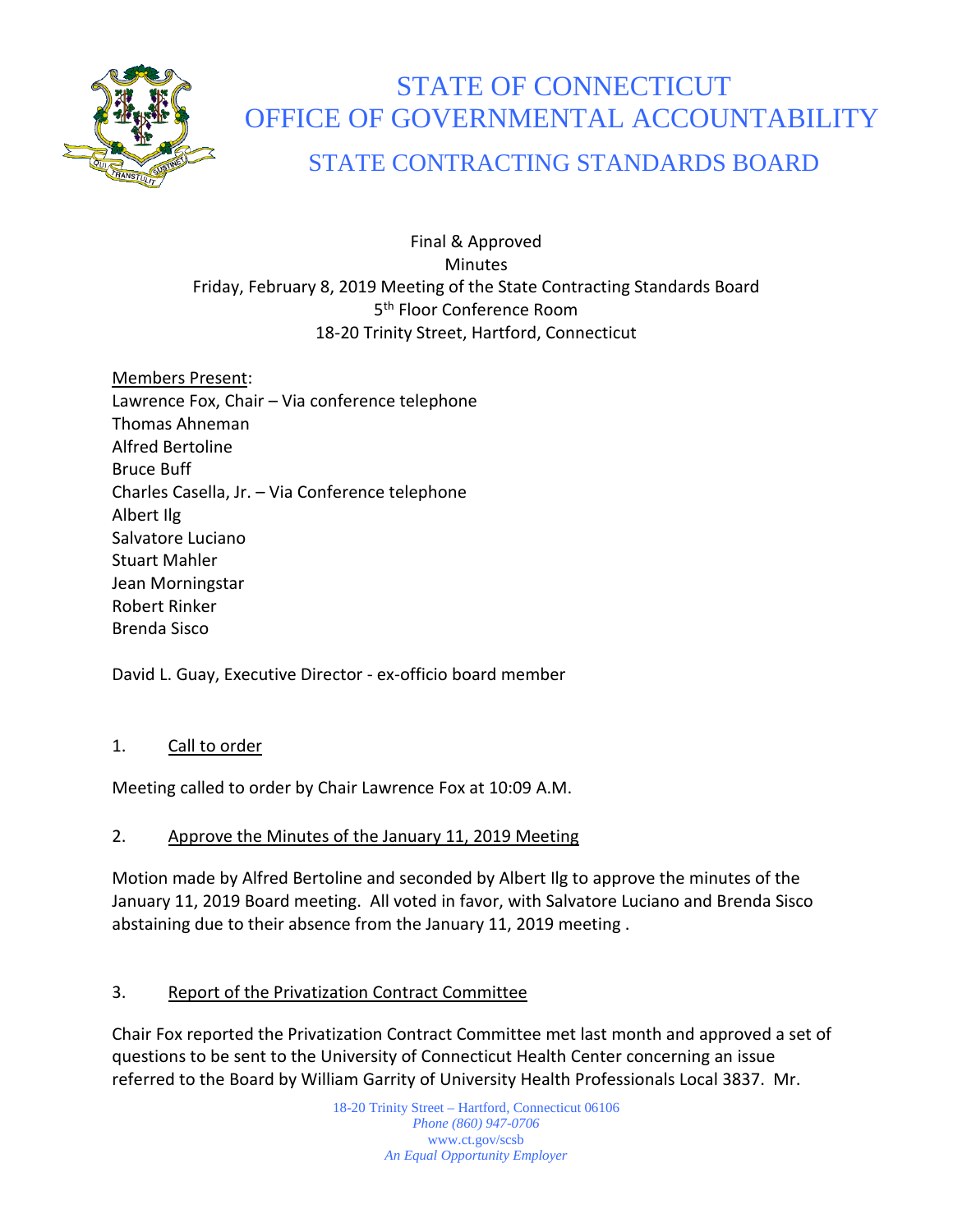Garrity in his letter alleges concerns with four entities implementing the Electronic Medical Record system. The four entities are Optum, Virtelligence, Pivot Point, and CSI. Chair Fox further informed the Board that the questions for UConn Health has helped the Privatization Contract Committee focus on Information Technology (IT) for the next annual review.

Chair Fox further reported that the Privatization Contract Committee has received a response from UConn Health. The Privatization Contract Committee is still interested in the IT area, but these University of Connecticut Health Center Finance Corporation contracts are not going to be the contracts for the Committee to review.

# 4. Report from the Sec. 4e-36 Contested Solicitations and Awards Subcommittee

Subcommittee Chair Robert Rinker provided an update concerning the three party agreement between the City of Hartford the Capital Region Development Authority and the Hartford Sports Group. There has been a self-disclosure of a campaign finance violation. A second selfdisclosure of a campaign finance violation was filed by Attorney Anthony Natale on December 17, 2018 on behalf of the Mandell family. In February of 2019 the State Elections Enforcement Commission (SEEC) voted to investigate the December 17, 2018 self-disclosure.

On February 7, 2019 Attorney Jonathan Shapiro on behalf of Civic Mind, LLC filed a collusion complaint with the Attorney General's office under C.G.S. Sec. 4e-31. We also have a letter dated February 13, 2019, though today is February 8, 2019, in which Hartford Mayor Bronin seeks to revise the terms of the agreement, which changes to an agreement with the City of Hartford and the Hartford Sports Group. The change to an agreement just between the City of Hartford and the Hartford Sports Group removes the matter from the Board's jurisdiction.

#### 5. Work Group Reports

#### a. Report from Audit Work Group

Audit Work Group Chair Thomas Ahneman reported that Executive Director Guay sent out the 2019 Audit request and questionnaire to the eleven agencies being audited. A March 4, 2019 return date has been established. The Office of the Chief Medical Examiner has already responded. Chair Ahneman reported that the Work Group also spent time reviewing a few of the contracting standards with an eye towards what needs to be added, removed, or amended and recommended that the Board take up that discussion**.**

Mr. Luciano asked if we had reached out to the new Commissioner of the Department of Administrative Services. Executive Director Guay responded that he had not but will based upon Mr. Luciano's request.

A general discussion of the procurement problems and possible solutions was held. Chair Fox suggested because of the new administration we want to get a meeting with Melissa McCaw the

> 18-20 Trinity Street – Hartford, Connecticut 06106 *Phone (860) 947-0706*  www.ct.gov/scsb *An Equal Opportunity Employer*